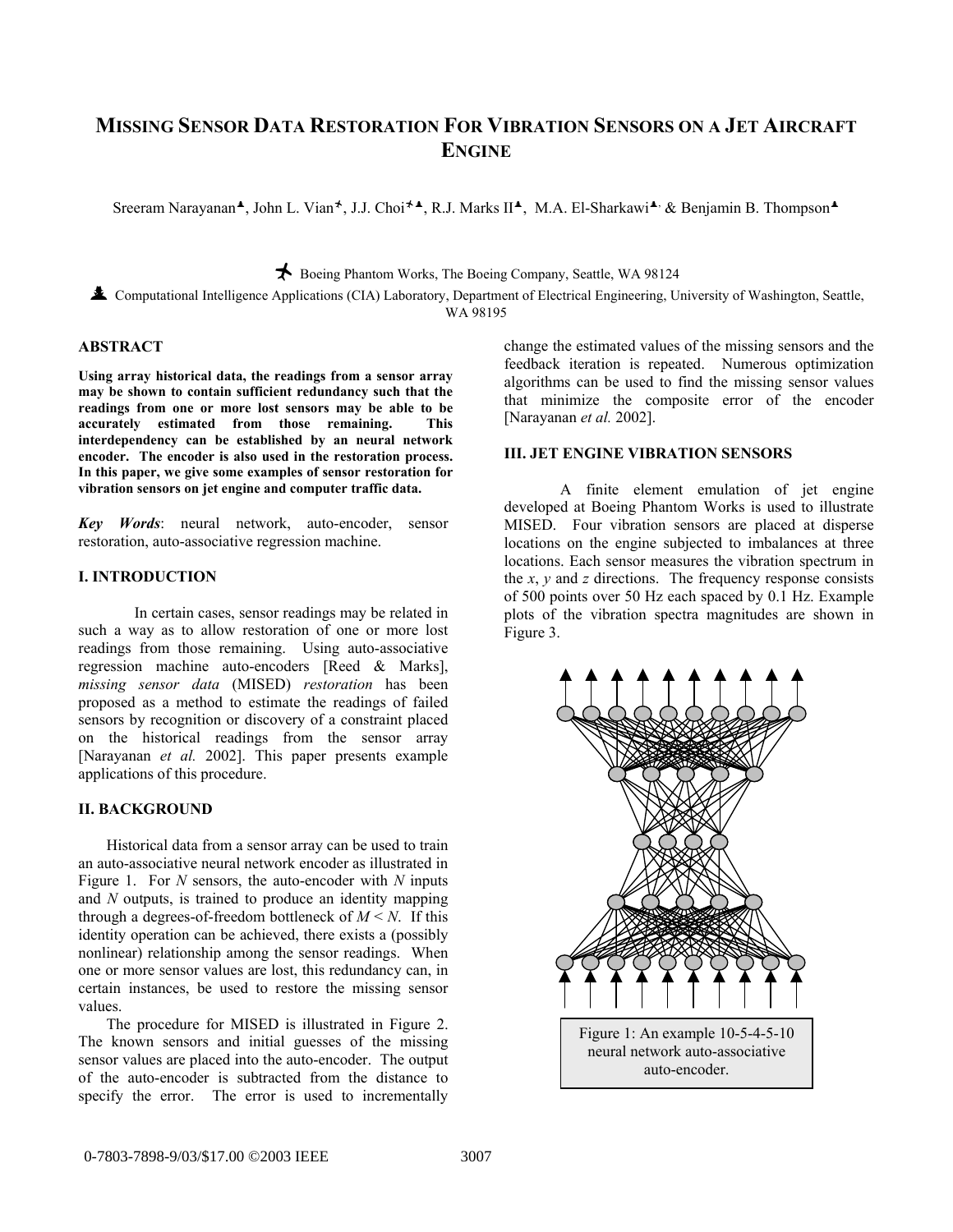

Figure 2: A methodology for restoring missing sensor data using a trained auto-encoder.

When we try to restore we set the 11 points corresponding to the missing sensor to zero & try to reconstruct using the trained encoder NN. Using this way we would need about 50 NN's to train the whole frequency response.

To illustrate MISED, a 88-60-40-60-88 autoencoder was trained with sensor data using standard error back-propagation. Eleven sequential points in the frequency response between 30Hz and 31 Hz was chosen. The neural network was trained on the real and imaginary parts of each point in the frequency spectrum. A sample



training vector is shown at the top of Figure 4. Each eleven numbers correspond to the real part of the reading of sensor number 1 at sequential frequencies. The second eleven numbers correspond to the imaginary part. The next twenty two numbers correspond to the frequency components measured by sensor number two, etc.

The auto-encoder was trained with 5000 sensor readings obtained using the convex data enrichment procedure described by [Thompson *et al.*]. An additional 500 samples were used for testing. The neural network architecture used gave the lowest test error over those tested. The average RMS error for the testing data was less than 2% of the maximum. The maximum testing error was 10% of the maximum.

A second data set consisting of eight sensors placed at different locations and subjected to imbalances at three different locations were also used. Here too each sensor had a frequency response consisting of 500 points spaced over 50Hz. For the second data set, only the magnitude of each sensor vibration is used. Ten points corresponding to frequencies between 30Hz and 31Hz was tested. So with 10 points per sensor and eight sensors, there are 80 inputs.

Data enrichment was again used to create 5000 training data set and 500 test vectors. For the second data set, auto-encoder neural networks with different architectures were tried to reconstruct the missing sensors. The training and testing RMS errors were less than 3% of the maximum range of data.

The ability to restore lost sensor measurements was uniformly successful for one and two missing sensors. An example of restoring a single missing sensor is illustrated in Figure 4. Each missing sensor corresponds to

> 11 lost data points. Shown at the bottom of Figure 4 is the output of the autoencoder for both known and missing sensor readings. The result is graphically indistinguishable from the desired response shown at the top.

> For two lost sensors, worst case test results are shown in Figure 5. The maximum error, remarkably, is approximately 5% of peak. Restoration of three missing sensors is not possible because the number of known values would be reduced to 22. A necessary condition for MISED to work is that the number of known values must equal or exceed the number of degrees-of-freedom in the bottleneck – in this case 40. The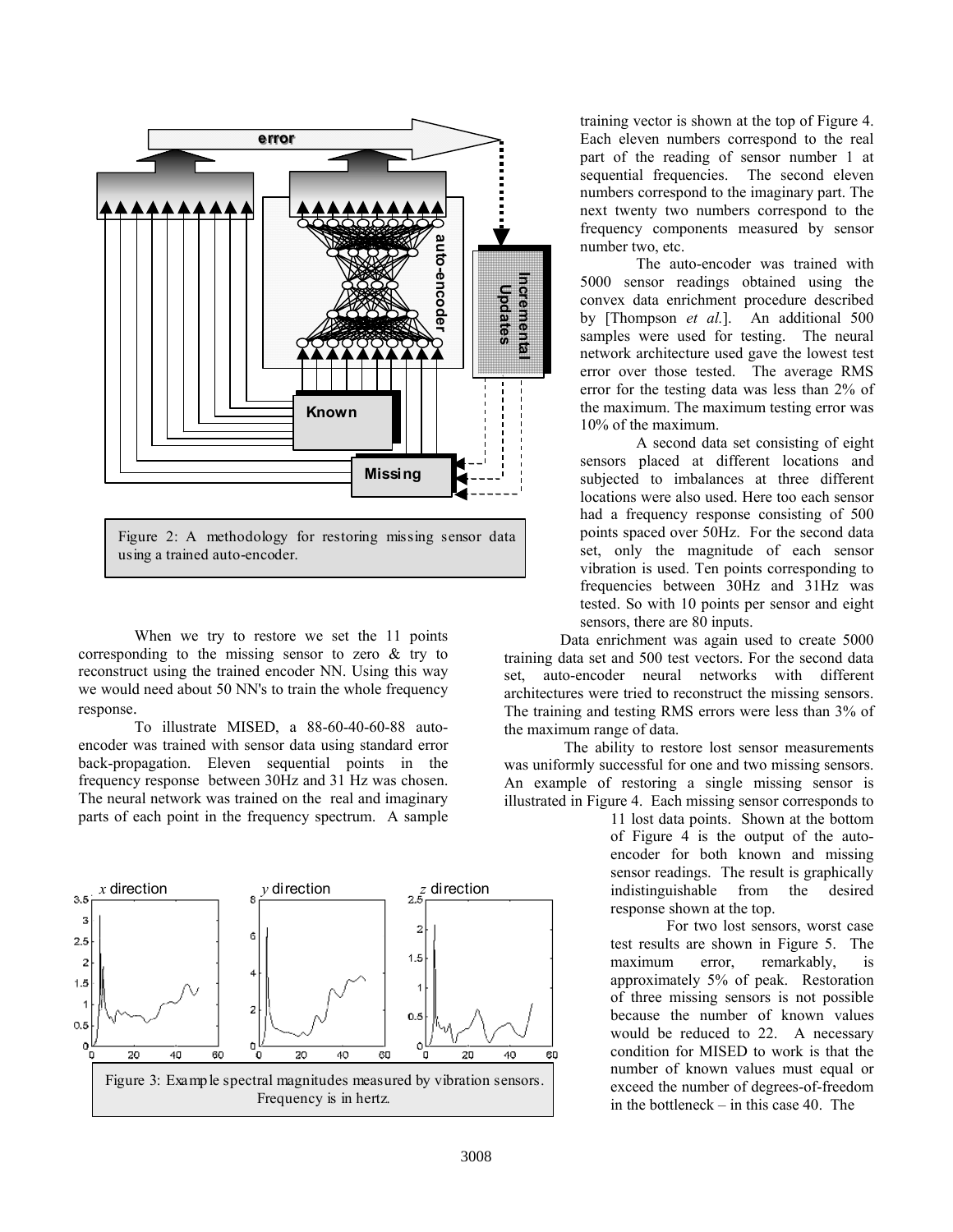